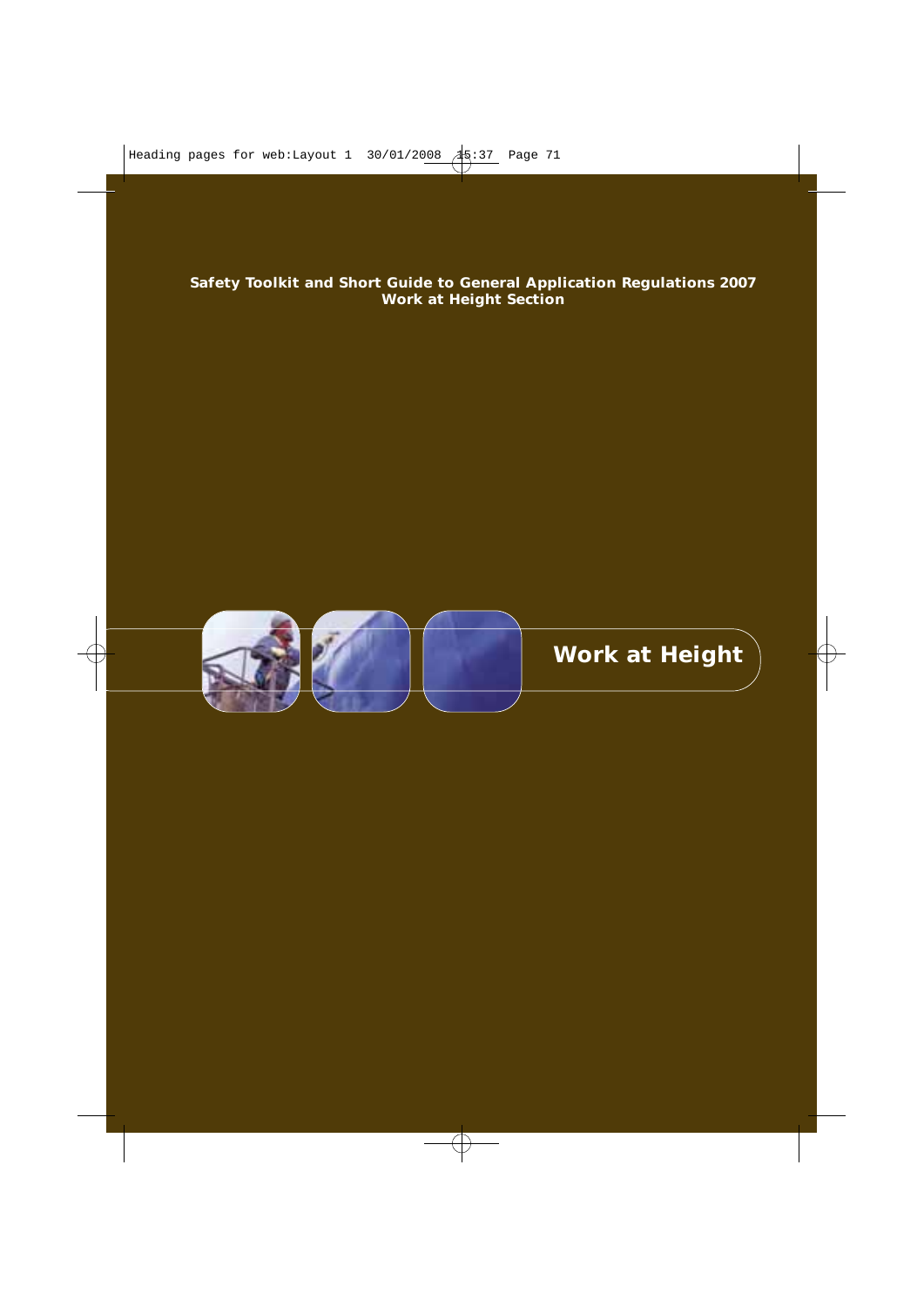Safety Toolkit and Short Guide to General Application Regulations 2007



# **Safety Toolkit**

The objective of the Toolkit is to provide guidance on the prevention of accidents or ill health at work and to provide a practical tool towards a safer workplace. It covers requirements of the Safety, Health and Welfare at Work (General Application) Regulations, 2007 as amended and is aimed specifically at small and micro businesses. It is not intended as a legal interpretation of the legislation. Legal advice should be sought where required.

Checklists provided are non-exhaustive and in no particular order

# **How do I use the Toolkit?**

The Toolkit is intended to assist you to monitor and improve standards of safety, health and welfare. It will assist you towards complying with the law.

- 1. Use the checklists to monitor how you're doing.
- 2. Make any required improvements.
- 3. If necessary, investigate further to find out what you need to do and set a timescale for achieving it.
- 4. Use the Action Date column to show when action taken.

Checklists provided are non-exhaustive and in no particular order.

At the end of each point in the check list reference is made to the corresponding part of the Regulations, for example (r51) indicates Regulation 51.

# **Where can I get further advice?**

The Health and Safety Authority's website www.hsa.ie contains a large amount of additional information. Most of the information on the website can be accessed free-of-charge. The website has detailed guides on each section of these Regulations. Each guide contains advice on where to find further information.

The Health and Safety Authority's Workplace Contact Unit (WCU) is a helpdesk resource for employers, employees and the public. You can contact the WCU through

- $\triangle$  Locall: 1890 289 389 (Monday to Friday, 9am to 5pm)
- ▲ Fax: 01 614 7125
- ▲ Email: wcu@hsa.ie
- ▲ Write to: Workplace Contact Unit, Health and Safety Authority, Metropolitan Building, James Joyce Street, Dublin 1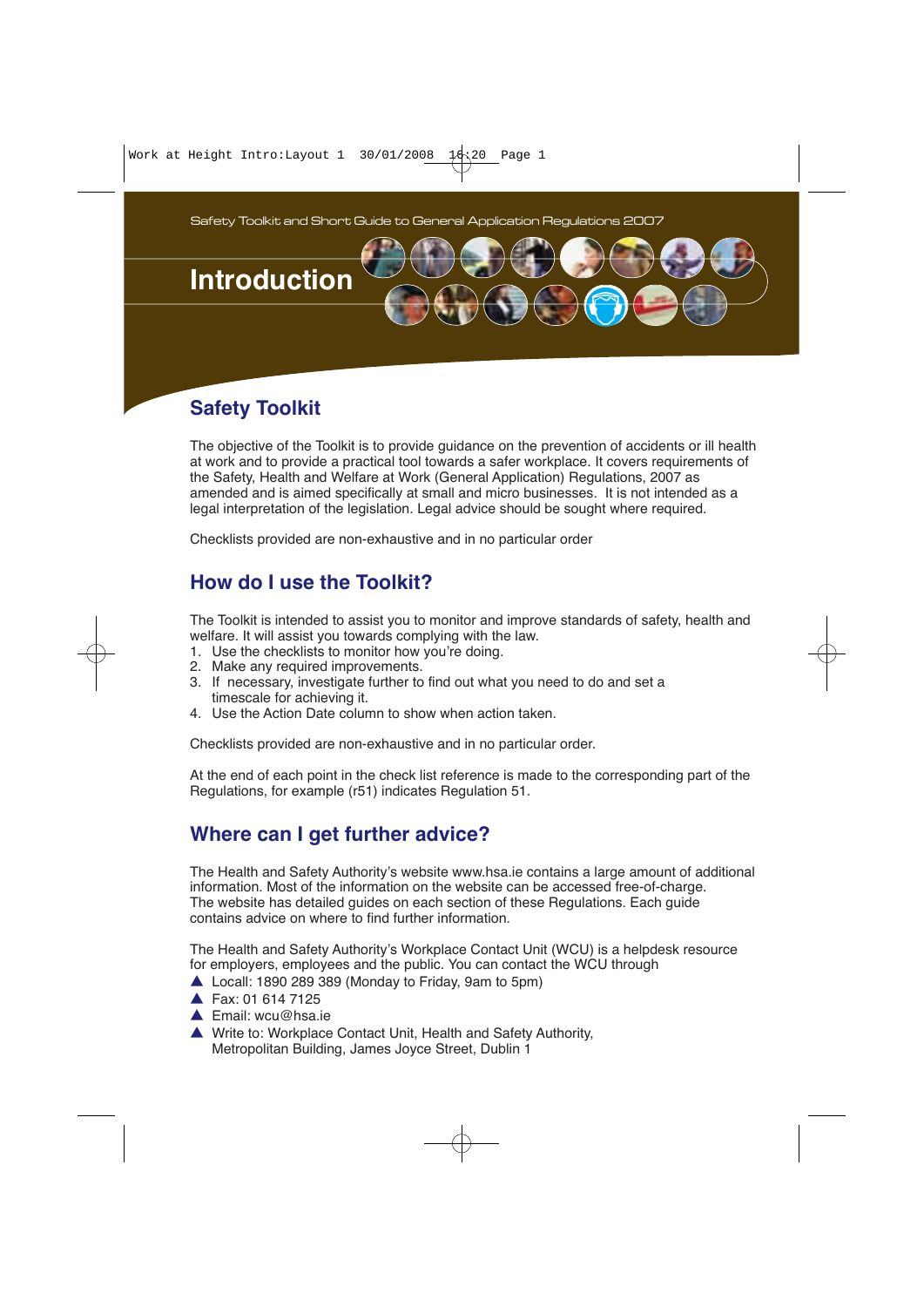

Work at height means a place where a person could be injured by falling, even at or below ground level. It also includes access and egress from such places. Deaths and injuries caused by falls from height are a significant percentage of workplace fatalities and serious injuries each year.

### **What does this section deal with?**

This section deals with all work at height where there is a risk of personal injury. It provides a fundamental framework, based on risk assessment, applicable to the wide range of work activities carried out at height. It sets out the key requirements for safe working at height and provides guidance on equipment.

# **Does this section apply to all work at height?**

"Work at height" **does not include** access to or egress from any place by a staircase in a permanent place of work.

#### **Some Important Points**

- $\triangle$  Avoid work at height where this is reasonably practicable
- ▲ Use work equipment or other measures to prevent falls where you cannot avoid working at height
- $\triangle$  Prevent anyone falling a distance liable to cause personal injury
- ▲ Ensure all work at height is properly planned, organised, supervised and carried out
- $\triangle$  Ensure the place where work at height is done is safe
- ▲ Ensure all work at height takes account of weather conditions
- ▲ Ensure those involved in work at height are instructed and trained
- ▲ In selecting equipment give collective protection priority over personal protection
- ▲ Ensure equipment for work at height is appropriately inspected
- ▲ Ensure the risks from fragile surfaces are properly controlled
- $\triangle$  Ensure injury from falling objects is prevented
- ▲ Ensure employees are consulted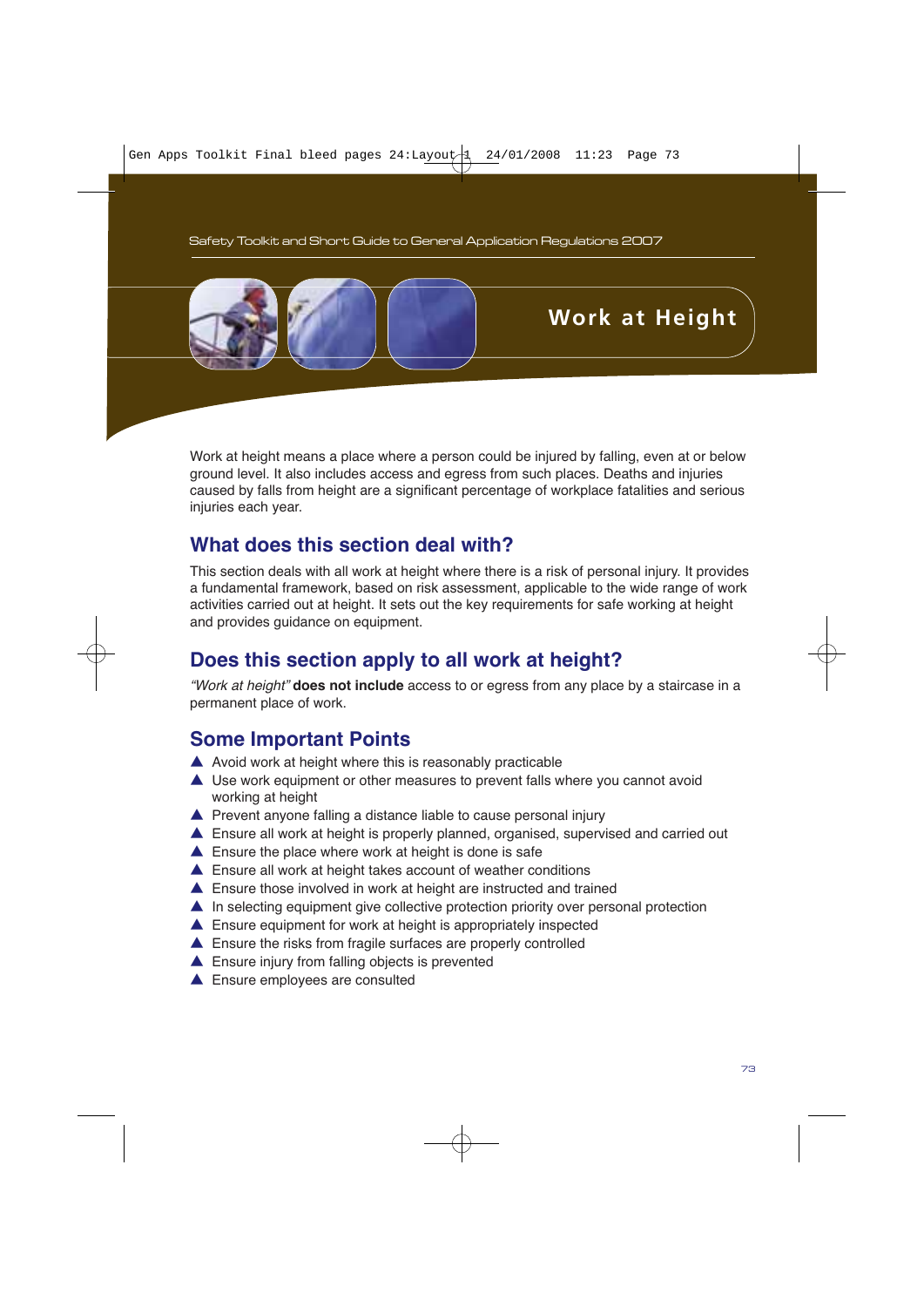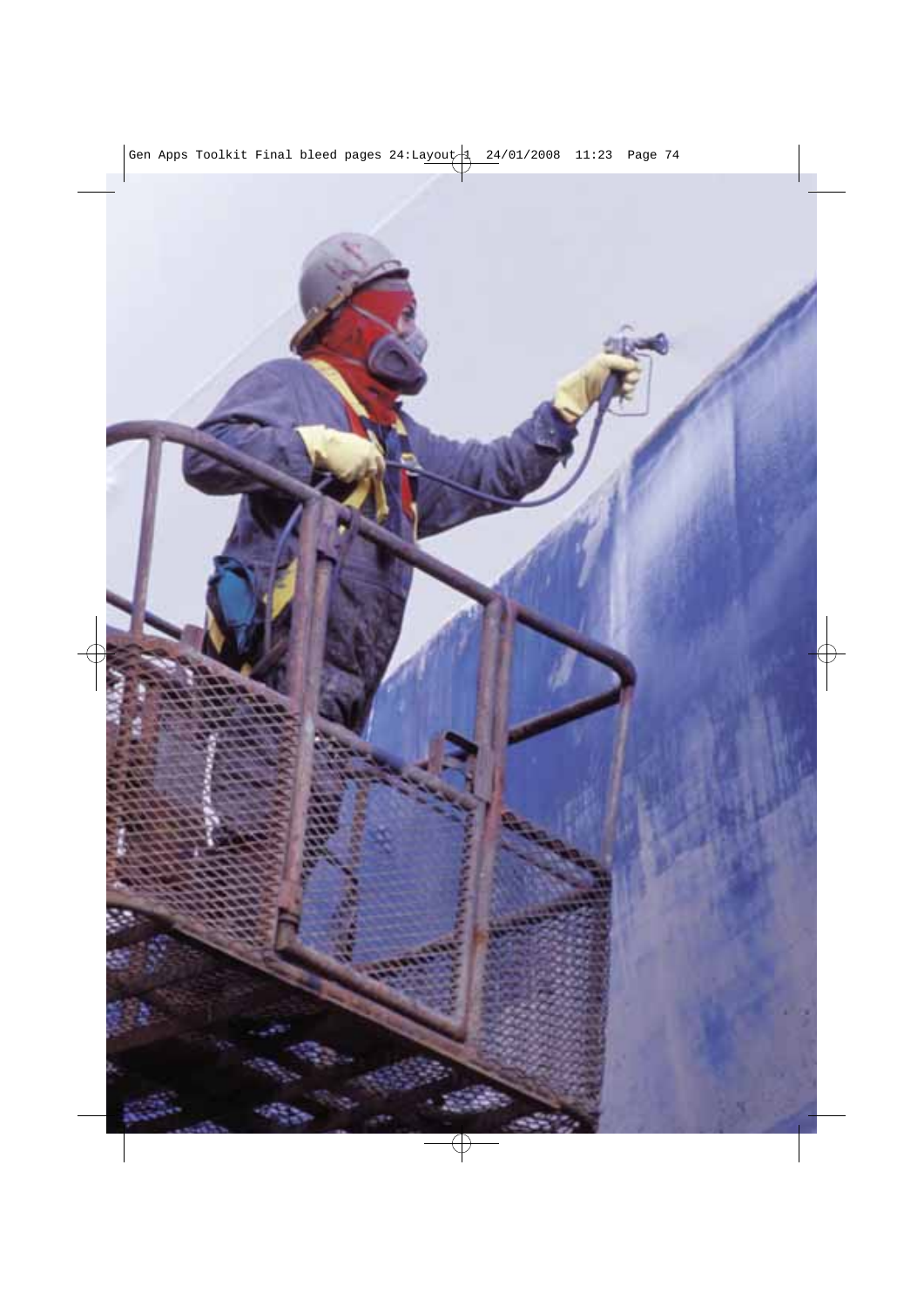# **Work at Height Checklist**

| <b>Requirement</b>                                                                                                                                                                                                                                         | Yes | <b>No</b> | N/A | <b>Action</b><br>Date |
|------------------------------------------------------------------------------------------------------------------------------------------------------------------------------------------------------------------------------------------------------------|-----|-----------|-----|-----------------------|
| <b>Organisation, Planning and Risk assessment</b>                                                                                                                                                                                                          |     |           |     |                       |
| Work at height properly planned, supervised and carried out<br>in a safe manner (r95)                                                                                                                                                                      |     |           |     |                       |
| When planning work at height, equipment selected in<br>accordance with advice in Reg 100 (r95)                                                                                                                                                             |     |           |     |                       |
| Risk assessment and safety statement prepared (r95)                                                                                                                                                                                                        |     |           |     |                       |
| Plan prepared for emergencies and rescues (r95)                                                                                                                                                                                                            |     |           |     |                       |
| Take account of risk assessment (r95)                                                                                                                                                                                                                      |     |           |     |                       |
| Surface and every parapet, permanent rail or other such fall<br>protection checked visually prior to use and at appropriate<br>intervals (r96)                                                                                                             |     |           |     |                       |
| Work at height carried out only when weather conditions pose<br>no risk (r97)                                                                                                                                                                              |     |           |     |                       |
| <b>Avoidance of Risks from work at height</b>                                                                                                                                                                                                              |     |           |     |                       |
| Taking account of general principles of prevention in Schedule<br>3 of 2005 Act                                                                                                                                                                            |     |           |     |                       |
| $\blacktriangle$ no work at height where reasonably practicable to carry<br>out work safely otherwise than at height (r98)                                                                                                                                 |     |           |     |                       |
| $\triangle$ no work at height unless safe (r98)                                                                                                                                                                                                            |     |           |     |                       |
| ▲ where necessary to work at height, prevent employee<br>falling a distance liable to cause injury, including work<br>from an existing place or using existing access or egress<br>and where not practicable ensure equipment to prevent<br>a fall $(198)$ |     |           |     |                       |
| Where risk of a fall provide equipment to minimise the<br>distance and risk of injury and provide training and instruction<br>or other measures to prevent any employee falling (r98)                                                                      |     |           |     |                       |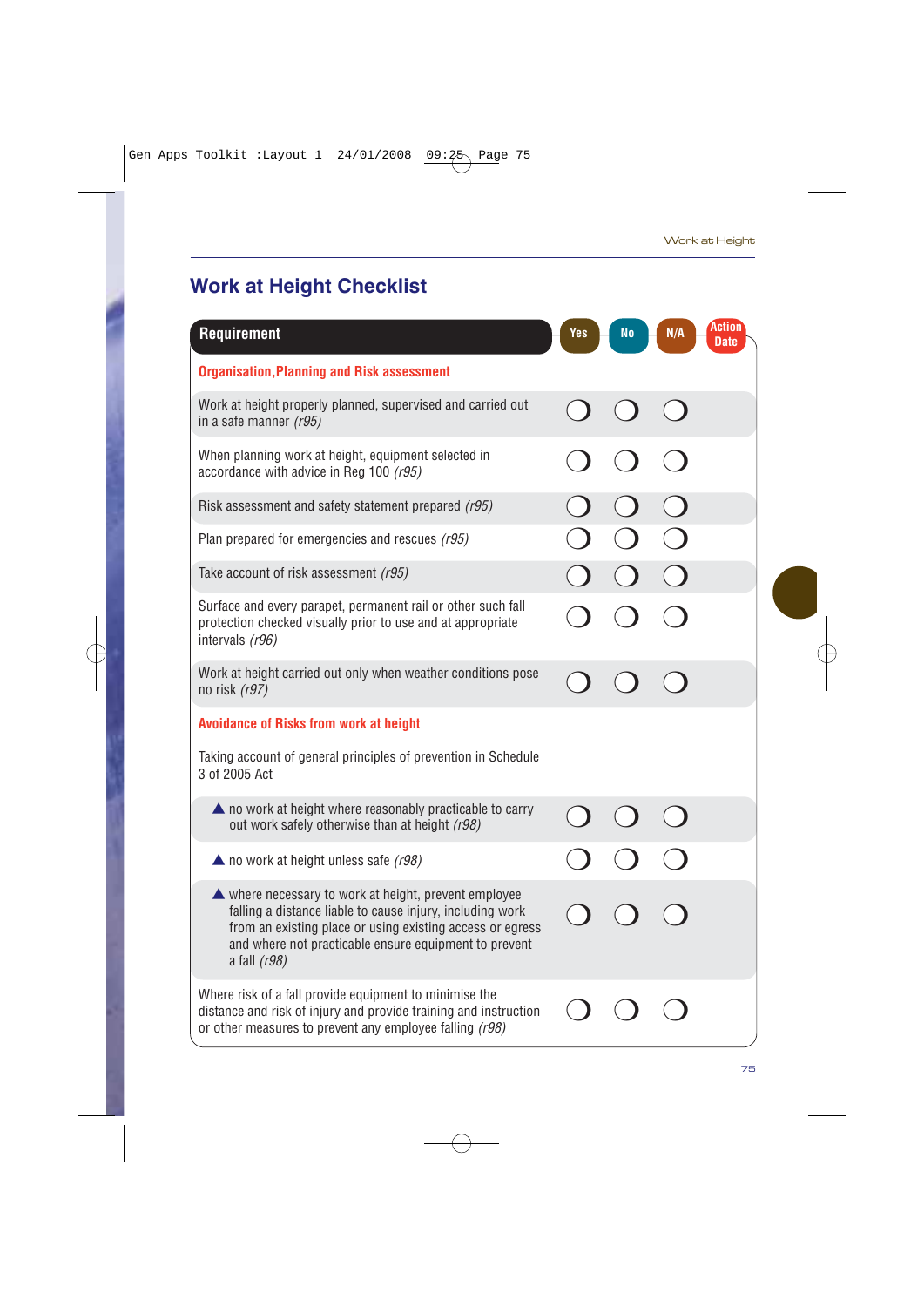| <b>Requirement</b>                                                                                                                        | Yes | <b>No</b> | N/A | Action<br>Date |
|-------------------------------------------------------------------------------------------------------------------------------------------|-----|-----------|-----|----------------|
| Protection of places of work at height                                                                                                    |     |           |     |                |
| Place of work or access or egress                                                                                                         |     |           |     |                |
| $\triangle$ stable and of sufficient strength and rigidity (r99)                                                                          |     |           |     |                |
| $\triangle$ on a stable, sufficiently strong surface (r99)                                                                                |     |           |     |                |
| ▲ of sufficient dimensions for safe passage and the safe use<br>of plant or materials (r99)                                               |     |           |     |                |
| $\triangle$ suitable and sufficient edge protection (r99)                                                                                 |     |           |     |                |
| ▲ no gap through which an employee or any material or<br>object could fall (r99)                                                          |     |           |     |                |
| $\blacktriangle$ in such condition as to prevent slipping or tripping, or<br>being caught between it and any adjacent structure (r99) and |     |           |     |                |
| ▲ moving parts prevented from moving inadvertently during<br>work at height (r99)                                                         |     |           |     |                |
| Selection of work equipment for work at height                                                                                            |     |           |     |                |
| In selecting equipment for use at height give collective protection<br>priority over personal protection and take account of              |     |           |     |                |
| $\triangle$ working conditions and risks (r100)                                                                                           |     |           |     |                |
| $\triangle$ for access and egress, the distance and height (r100)                                                                         |     |           |     |                |
| $\triangle$ distance of a potential fall and the risk of injury (r100)                                                                    |     |           |     |                |
| $\triangle$ duration and frequency of use of equipment (r100)                                                                             |     |           |     |                |
| ▲ need for easy and timely evacuation and rescue (r100)                                                                                   |     |           |     |                |
| ▲ any additional risk from use, installation or removal of<br>equipment or evacuation and rescue (r100)                                   |     |           |     |                |
| $\triangle$ characteristics, including dimensions appropriate to work<br>and loadings (r100)                                              |     |           |     |                |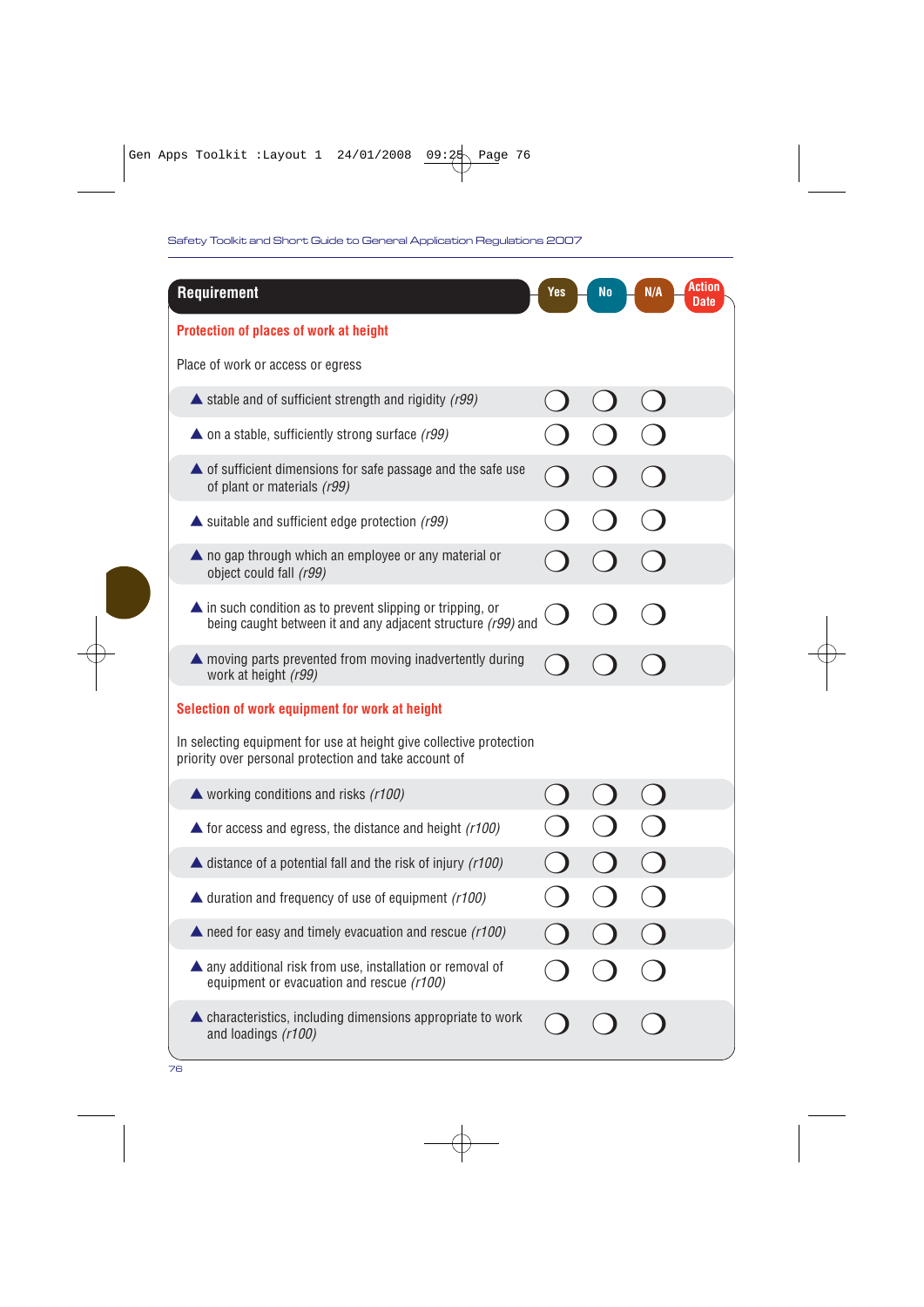| Requirement                                                                                                                                                                                                                                                                                                                   | Yes | N <sub>0</sub> | N/A | <b>Action</b><br><b>Date</b> |
|-------------------------------------------------------------------------------------------------------------------------------------------------------------------------------------------------------------------------------------------------------------------------------------------------------------------------------|-----|----------------|-----|------------------------------|
| $\triangle$ allows safe passage (r100) and                                                                                                                                                                                                                                                                                    |     |                |     |                              |
| $\triangle$ the most suitable equipment (r100)                                                                                                                                                                                                                                                                                |     |                |     |                              |
| Surface of supporting structure stable, of sufficient strength<br>and of suitable composition to support the structure, platform<br>and any loading (r101)                                                                                                                                                                    |     |                |     |                              |
| Supporting structure suitable and of sufficient strength and<br>rigidity (r102 amended)                                                                                                                                                                                                                                       |     |                |     |                              |
| Mobile structure, prevented from moving inadvertently<br>(r102 amended)                                                                                                                                                                                                                                                       |     |                |     |                              |
| If altered or modified, does it remain stable (r102 amended)                                                                                                                                                                                                                                                                  |     |                |     |                              |
| Guard-rail, toe-board, barrier or other similar protection                                                                                                                                                                                                                                                                    |     |                |     |                              |
| $\triangle$ of sufficient dimensions, strength and rigidity (r103)                                                                                                                                                                                                                                                            |     |                |     |                              |
| ▲ so placed, secured and used to prevent it becoming<br>accidentally displaced (r103)                                                                                                                                                                                                                                         |     |                |     |                              |
| ▲ so placed to prevent fall of employee, or material or<br>object (r103)                                                                                                                                                                                                                                                      |     |                |     |                              |
| $\triangle$ in construction work the top guard-rail is at least 950<br>mm above the edge from which any employee is liable<br>to fall, toe-boards suitable and sufficient and gap<br>between intermediate guard-rail and other guard-rail,<br>toe-board, barrier or other similar protection does not<br>exceed 470 mm (r103) |     |                |     |                              |
| Task not performed while the guard-rail, toe-board, barrier or<br>other similar protection removed, unless effective<br>compensatory safety measures (r103)                                                                                                                                                                   |     |                |     |                              |
| <b>Stability and safety of working platforms</b>                                                                                                                                                                                                                                                                              |     |                |     |                              |
| Working platform suitable and of sufficient strength and<br>rigidity (r104)                                                                                                                                                                                                                                                   |     |                |     |                              |
| Working platform erected and used to ensure components not<br>accidentally displaced (r104)                                                                                                                                                                                                                                   |     |                |     |                              |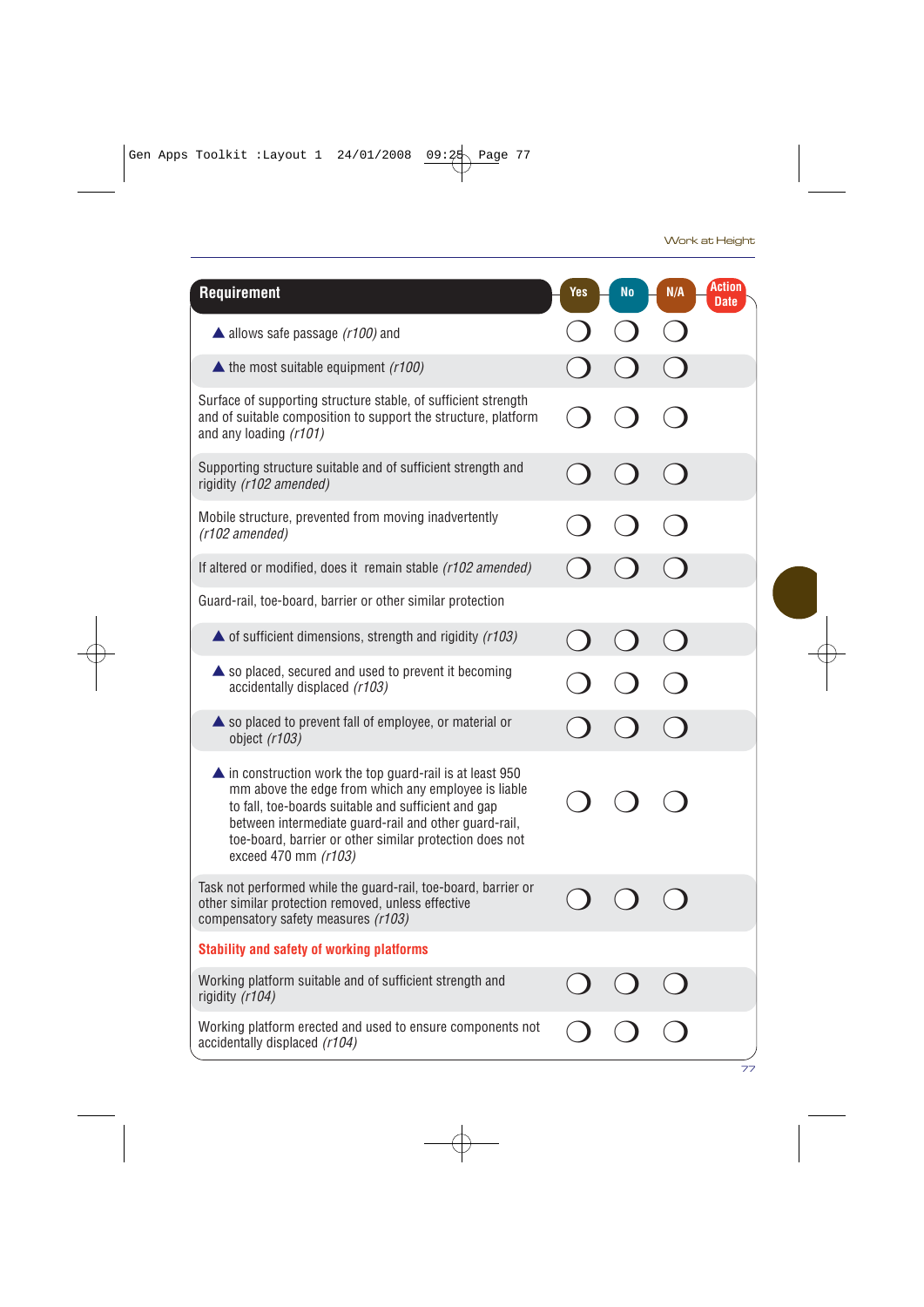| <b>Requirement</b>                                                                                                                                                                  | Yes | No | N/A | <b>Action</b><br>Date |
|-------------------------------------------------------------------------------------------------------------------------------------------------------------------------------------|-----|----|-----|-----------------------|
| If working platform altered or modified does it remain stable<br>(r104)                                                                                                             |     |    |     |                       |
| Moving parts prevented from moving inadvertently during work<br>at height (r104)                                                                                                    |     |    |     |                       |
| Working platform is of sufficient dimensions for the work and<br>provides a safe working area (r105)                                                                                |     |    |     |                       |
| Working platform has suitable surface and has no gaps through<br>which an employee or material can fall causing<br>injury $(r105)$                                                  |     |    |     |                       |
| <b>Scaffolding, Additional requirements</b>                                                                                                                                         |     |    |     |                       |
| Every scaffold of good design and construction, composed of<br>suitable and sound material and of adequate strength (r107)                                                          |     |    |     |                       |
| A scaffold not available for use is marked with warning signs<br>and, where appropriate, protected by barriers (r107)                                                               |     |    |     |                       |
| Scaffolding assembled, dismantled or significantly altered is only<br>carried out under a competent person and by persons who have<br>received specific training and, in particular |     |    |     |                       |
| $\blacktriangle$ in understanding the plan for assembly, dismantling<br>or alteration (r107)                                                                                        |     |    |     |                       |
| $\triangle$ safety during assembly, dismantling or alteration (r107)                                                                                                                |     |    |     |                       |
| ▲ measures to prevent the risk of persons, materials or<br>objects falling (r107)                                                                                                   |     |    |     |                       |
| $\triangle$ measures in the event of changing weather conditions (r107)                                                                                                             |     |    |     |                       |
| $\triangle$ permissible loadings (r107)                                                                                                                                             |     |    |     |                       |
| $\triangle$ any other risks that entail (r107)                                                                                                                                      |     |    |     |                       |
| A collective safeguard for arresting falls is only used if                                                                                                                          |     |    |     |                       |
| $\blacktriangle$ risk assessment has demonstrated the work can be<br>performed safely using it (r108)                                                                               |     |    |     |                       |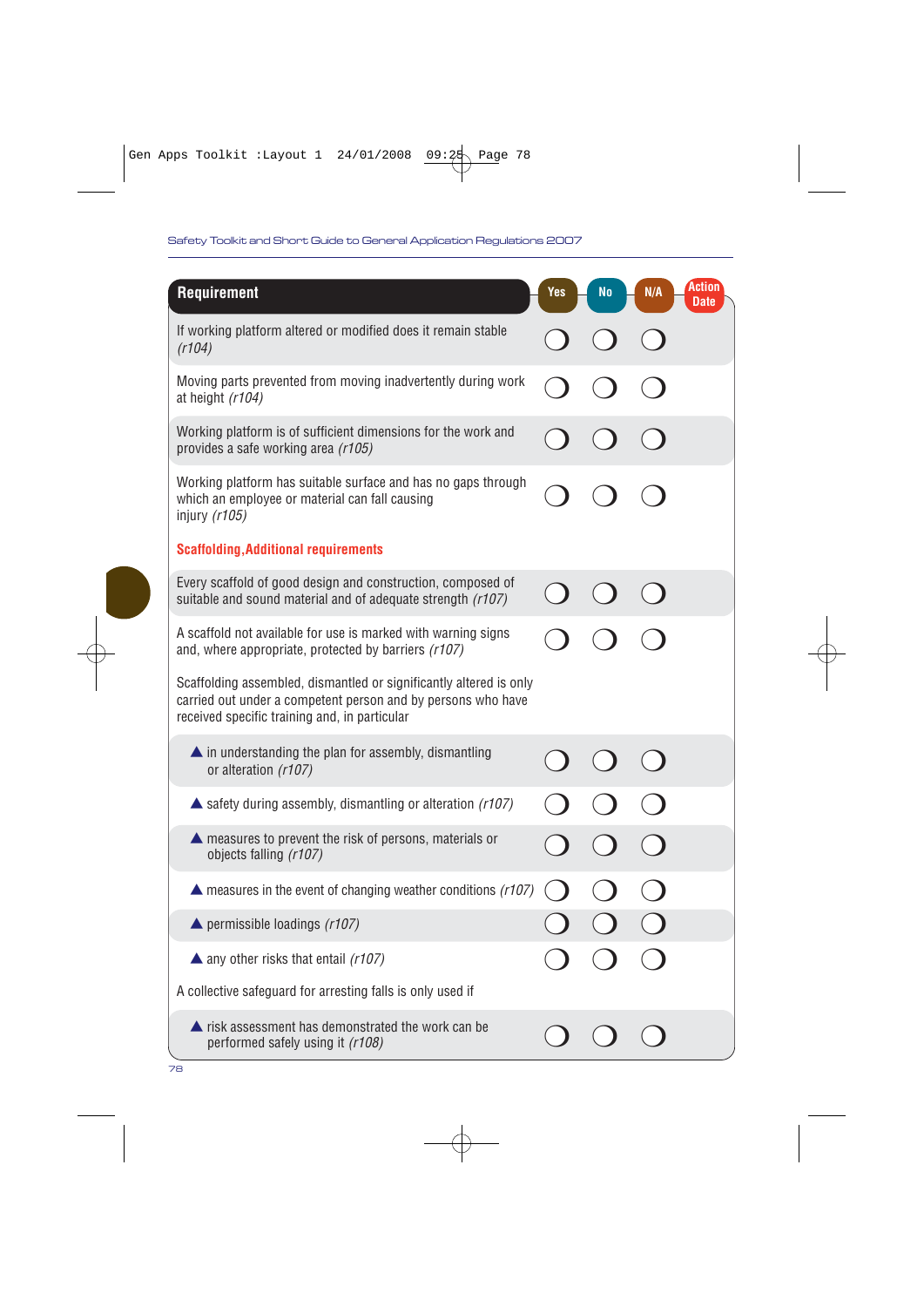| <b>Requirement</b>                                                                                                                                                        | Yes | No | N/A | Action<br>Date |
|---------------------------------------------------------------------------------------------------------------------------------------------------------------------------|-----|----|-----|----------------|
| $\triangle$ use of other, safer work equipment is not practicable<br>(r108)                                                                                               |     |    |     |                |
| ▲ sufficient persons are available to assist and have<br>adequate training, including rescue procedures (r108)                                                            |     |    |     |                |
| Safeguard is suitable and of sufficient strength to arrest safely<br>the fall of any employee (r108)                                                                      |     |    |     |                |
| <b>Arresting falls and related systems</b>                                                                                                                                |     |    |     |                |
| Safeguard securely attached to anchors, and has anchors, and<br>means of attachment, of sufficient strength and stability (r108)                                          |     |    |     |                |
| A personal fall protection system is only used if                                                                                                                         |     |    |     |                |
| $\blacktriangle$ risk assessment has demonstrated the work can be<br>performed safely using that system, and other, safer work<br>equipment is not practicable (r109) and |     |    |     |                |
| $\triangle$ the user and a sufficient number of persons are available<br>to assist with any operations and have adequate training,<br>including rescue procedures (r109)  |     |    |     |                |
| A personal fall protection system is suitable and of sufficient<br>strength for any foreseeable loading (r109)                                                            |     |    |     |                |
| A personal fall protection system                                                                                                                                         |     |    |     |                |
| $\triangle$ fits the employee (r109)                                                                                                                                      |     |    |     |                |
| $\triangle$ is correctly fitted (r109)                                                                                                                                    |     |    |     |                |
| $\triangle$ is adjustable to minimise injury if a fall (r109) and                                                                                                         |     |    |     |                |
| $\triangle$ is so designed, installed and used as to prevent<br>unplanned or uncontrolled movement of the user (r109)                                                     |     |    |     |                |
| Where for use with an anchor, personal fall protection system<br>attached to at least one anchor, and each anchor of sufficient<br>strength and stability (r109)          |     |    |     |                |
|                                                                                                                                                                           |     |    |     |                |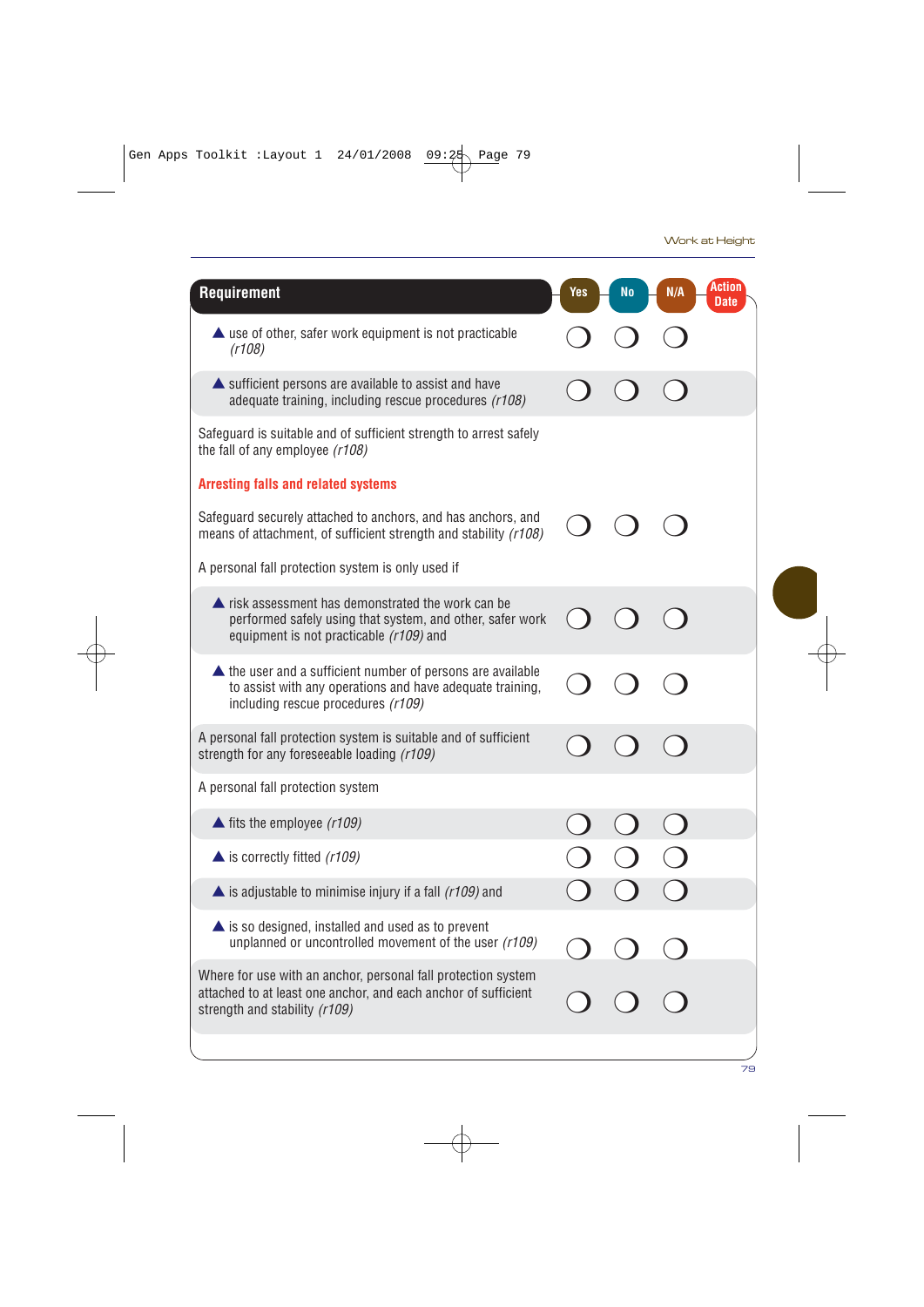| <b>Requirement</b>                                                                                                                                                                       | Yes | No | N/A | Action<br>Date |
|------------------------------------------------------------------------------------------------------------------------------------------------------------------------------------------|-----|----|-----|----------------|
| Work positioning system used only if includes a suitable<br>backup system for preventing or arresting a fall and where a<br>line as a backup system, the user is connected to it $(110)$ |     |    |     |                |
| All reasonably practicable measures to ensure work positioning<br>system does not fail (r110)                                                                                            |     |    |     |                |
| Rope access or positioning technique used only if                                                                                                                                        |     |    |     |                |
| $\triangle$ at least two separately anchored lines (r111)                                                                                                                                |     |    |     |                |
| $\triangle$ a suitable harness properly connected (r111)                                                                                                                                 |     |    |     |                |
| ▲ working line with safe ascent and descent and<br>self-locking system (r111)                                                                                                            |     |    |     |                |
| ▲ safety line with mobile fall protection connected to, and<br>travels with, the user (r111)                                                                                             |     |    |     |                |
| Fall arrest system incorporates means of absorbing energy and<br>limiting the force applied to the user's body $(r112)$                                                                  |     |    |     |                |
| A fall arrest system used in correct manner that doesn't                                                                                                                                 |     |    |     |                |
| A involve the risk of a line being cut $(r112)$                                                                                                                                          |     |    |     |                |
| $\triangle$ where safe use requires a clear zone (for any pendulum<br>effect), does not afford such zone (r112) or                                                                       |     |    |     |                |
| ▲ otherwise inhibit performance or render use unsafe<br>(r112)                                                                                                                           |     |    |     |                |
| Work restraint system prevents user getting into a position in<br>which a fall can occur (r113)                                                                                          |     |    |     |                |
| <b>Ladders</b>                                                                                                                                                                           |     |    |     |                |
| Ladder used only if risk assessment demonstrated more<br>suitable equipment not justified because                                                                                        |     |    |     |                |
| $\triangle$ risk is low, and (r114)                                                                                                                                                      |     |    |     |                |
|                                                                                                                                                                                          |     |    |     |                |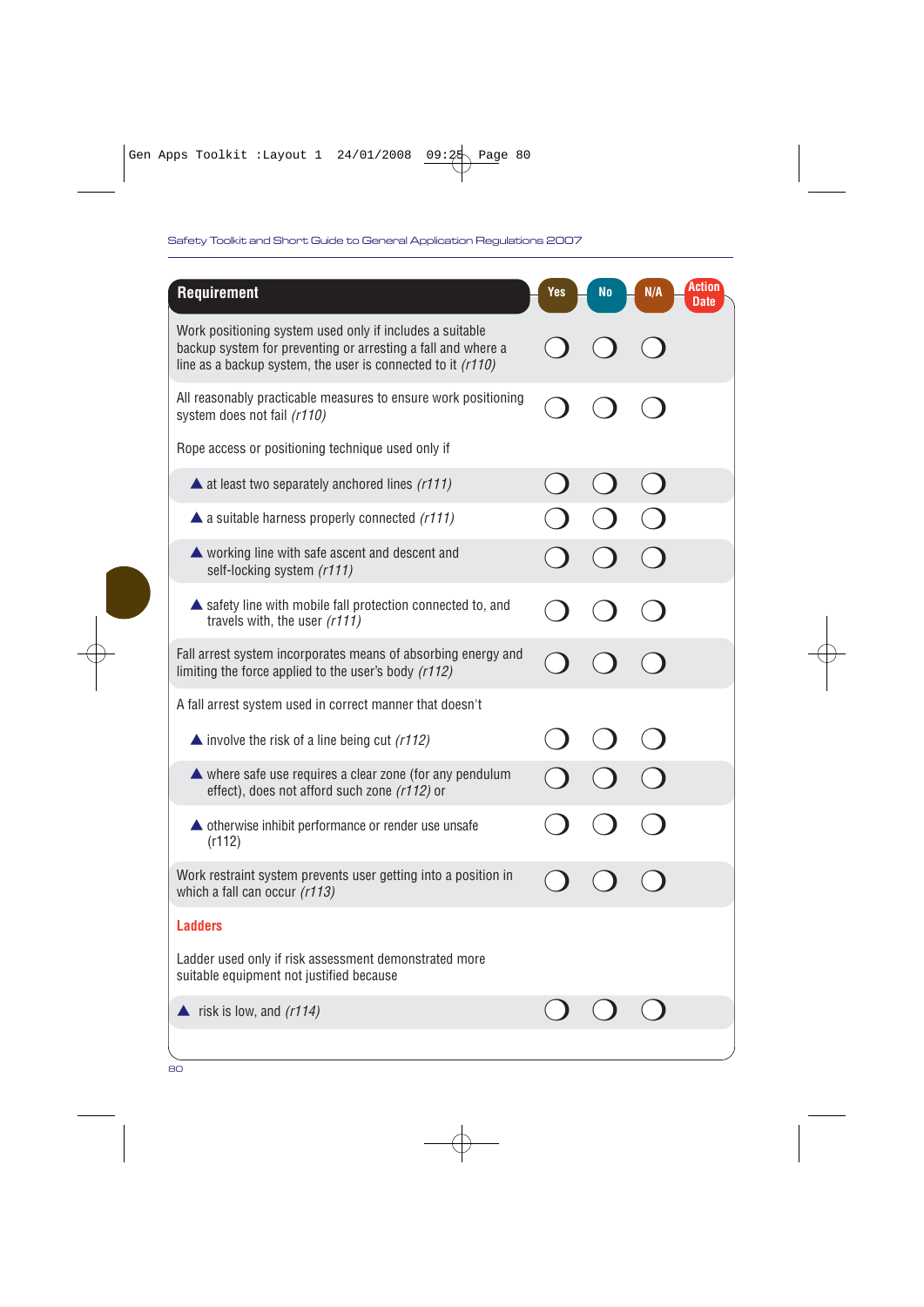| <b>Requirement</b>                                                                                                                                  | Yes | N <sub>0</sub> | <b>Action</b><br>N/A<br><b>Date</b> |  |
|-----------------------------------------------------------------------------------------------------------------------------------------------------|-----|----------------|-------------------------------------|--|
| $\triangle$ duration of use is short (r114) or                                                                                                      |     |                |                                     |  |
| ▲ existing features at the place of work cannot be<br>altered (r114)                                                                                |     |                |                                     |  |
| Surface upon which a ladder rests is stable, firm, of sufficient<br>strength to support safely the ladder (r114)                                    |     |                |                                     |  |
| Ladder positioned to ensure its stability during use (r114)                                                                                         |     |                |                                     |  |
| Ladder for access is long enough to protrude sufficiently to<br>ensure a firm handhold (r114)                                                       |     |                |                                     |  |
| Interlocking or extension ladder sections prevented from<br>moving while in use (r114)                                                              |     |                |                                     |  |
| Mobile ladder prevented from moving before it is used (r114)                                                                                        |     |                |                                     |  |
| Ladder used that secure handhold and support always<br>available (r114)                                                                             |     |                |                                     |  |
| <b>Fragile surfaces</b>                                                                                                                             |     |                |                                     |  |
| No work on, from or near, fragile surface, where work can be<br>carried out safely without doing so (r115)                                          |     |                |                                     |  |
| Where necessary to pass across or near, or work on, from or<br>near a fragile surface                                                               |     |                |                                     |  |
| ▲ ensure suitable and sufficient platforms, coverings,<br>guard-rails or other similar means of support or<br>protection (r115) and                 |     |                |                                     |  |
| where risk despite the measures taken, suitable and<br>sufficient measures to minimise the potential fall and the<br>risk of personal injury (r115) |     |                |                                     |  |
| $\triangle$ prominent warning notices at the approach (r115)                                                                                        |     |                |                                     |  |
| $\triangle$ where not practicable, employee is made aware by other<br>means $(115)$                                                                 |     |                |                                     |  |